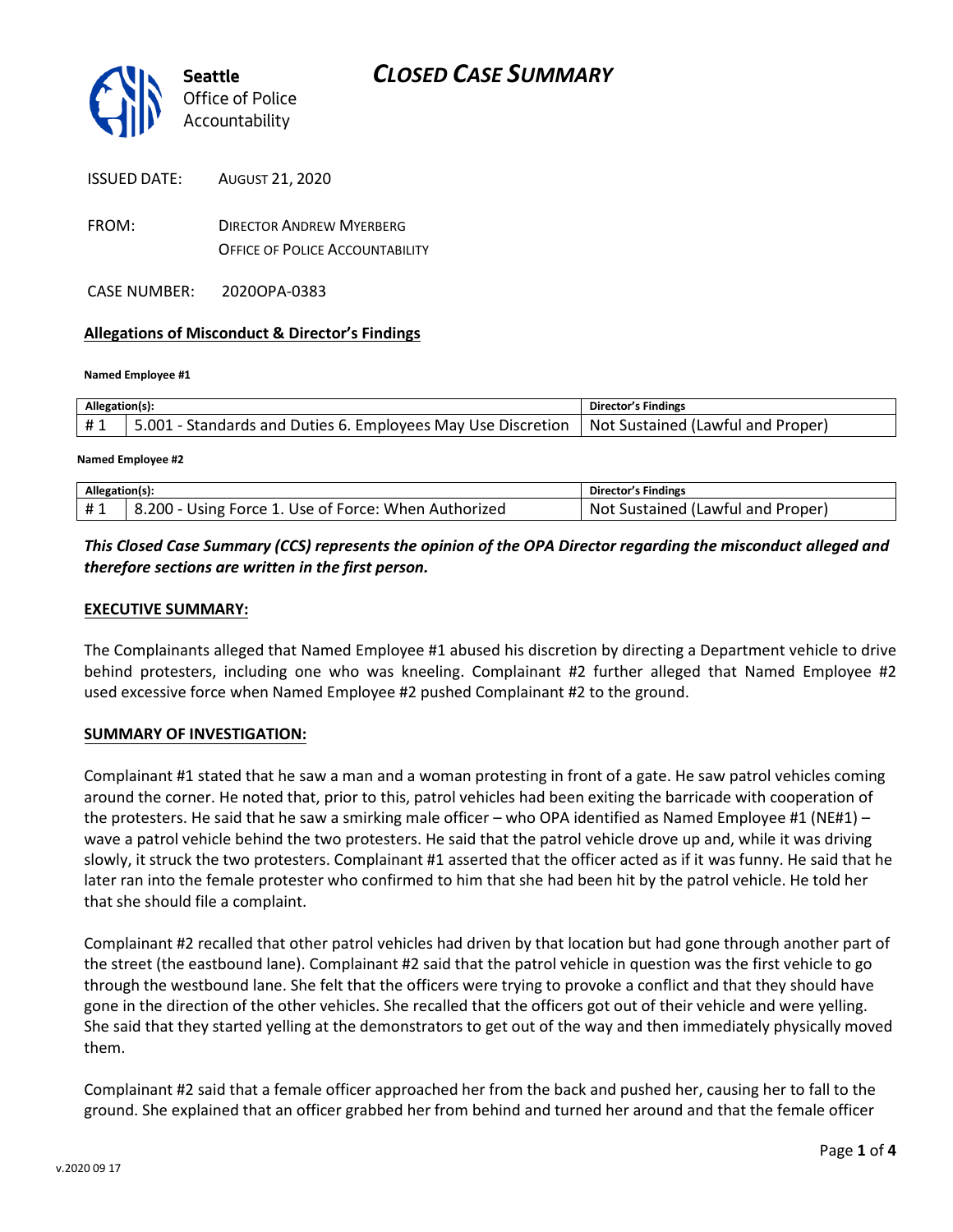## *CLOSED CASE SUMMARY*



*Office of Police Accountability*

OPA CASE NUMBER: 2020OPA-0383

then shoved her with both hands. She described it as an intentional push. She detailed that the kneeling male was picked up under his arms and knees and moved. She said that he was moved "violently" and that the officers then ran over the kneeling male's possessions (water bottle, food, jacket, and bandanna). She watched the patrol vehicle drive away and, while it came close to other demonstrators, it did not strike anyone. She was not injured but did not know whether the kneeling male was injured. Complainant #2 recalled that, after the incident, officers were laughing and joking and provided their badge numbers in a sarcastic fashion.

OPA's review of the Body Worn Video (BWV) and In-Car Video (ICV) for this incident showed a vehicle driving up to gates situated across the street. As the patrol vehicle approached, it began to slow down. Named Employee #2 (NE#2) and another officer – referred to here as Witness #1 (WO#1) – walked up to the gate while motioning the Complainant and the kneeling male to move out of the way. As the officers did so, NE#1 began to open a portion of the gate. Another officer, standing to NE#1's right, opened another section of the gate. Protesters were also situated in front of that portion.

WO#1's BWV recorded the kneeling male and Complainant #2 situated in the middle of the street. They were on the same side of the barricade as the approaching vehicle and on the opposite side from NE#1. The male was kneeling with his fist up in the air. WO#1 motioned him to move but he did not do so. Officers took hold of his arms and he eased slowly down to the ground on his own power. He laid with his back on the ground, still in front of the barricade. The officers moved him by carrying him by his arms and leg and they set him on the ground (see WO#1's BWV, at 00:31-00:37). Contrary to Complainant #2's assertions, BWV conclusively established that this was not done violently. The patrol vehicle then drove through the barricade and NE#1 closed the barricade behind it. From OPA's review of the video it was inconclusive as to whether the patrol vehicle drove over a black object that could have been the male's coat but the patrol vehicle did not appear to drive over any other property.

NE#2's BWV showed her approaching the kneeling male and Complainant #2. NE#2 took hold of Complainant #2's right arm and her backpack. Complainant #2 began to turn around and then fell to the ground. NE#2's BWV did not clearly show the mechanism that caused Complainant #2 to fall to the ground. NE#2 then helped carry the kneeling male away from the barricade. She got back into the patrol vehicle and drove it through. NE#2's BWV captured her remarking to the other officers: "I touched the girl and she fell to the ground."

The ICV of a fourth officer, referred to here as Witness Officer #2 (WO#2), showed the patrol vehicle drive up to the barricade. The officers in the patrol vehicle could be heard remarking that the demonstrators in front of the barricade needed to move. Based on a review of the ICV, there was no indication that NE#1 waved the car to enter the barricade where Complainant #2 and the kneeling male were standing. Indeed, the patrol vehicle turned the corner and pulled forward to where they were situated. The patrol vehicle put on its lights and sirens. The majority of the demonstrators moved to the side, but the kneeling male remained where he was. Complainant #2 also stepped between the male and the patrol vehicle. The officers got out and began motioning for them to move and verbally directed them to do so. Two officers approached the kneeling male and took hold of his arms. NE#2 took hold of Complainant #2's arm and backpack and began to pull her backwards while Complainant #2 turned towards NE#2. The ICV clearly indicated that Complainant #2 lost her balance and fell to the ground when she tripped over the outstretched foot of the kneeling male (*see* WO#2's ICV, at 19:25:02 – 19:25:05). NE#2 then walked towards the kneeling male and she, WO#1, and another officer carried him away from the barricade. The patrol vehicle then drove through. A review of the ICV confirmed that, contrary to Complainant #1's assertions, the patrol vehicle never hit any demonstrators.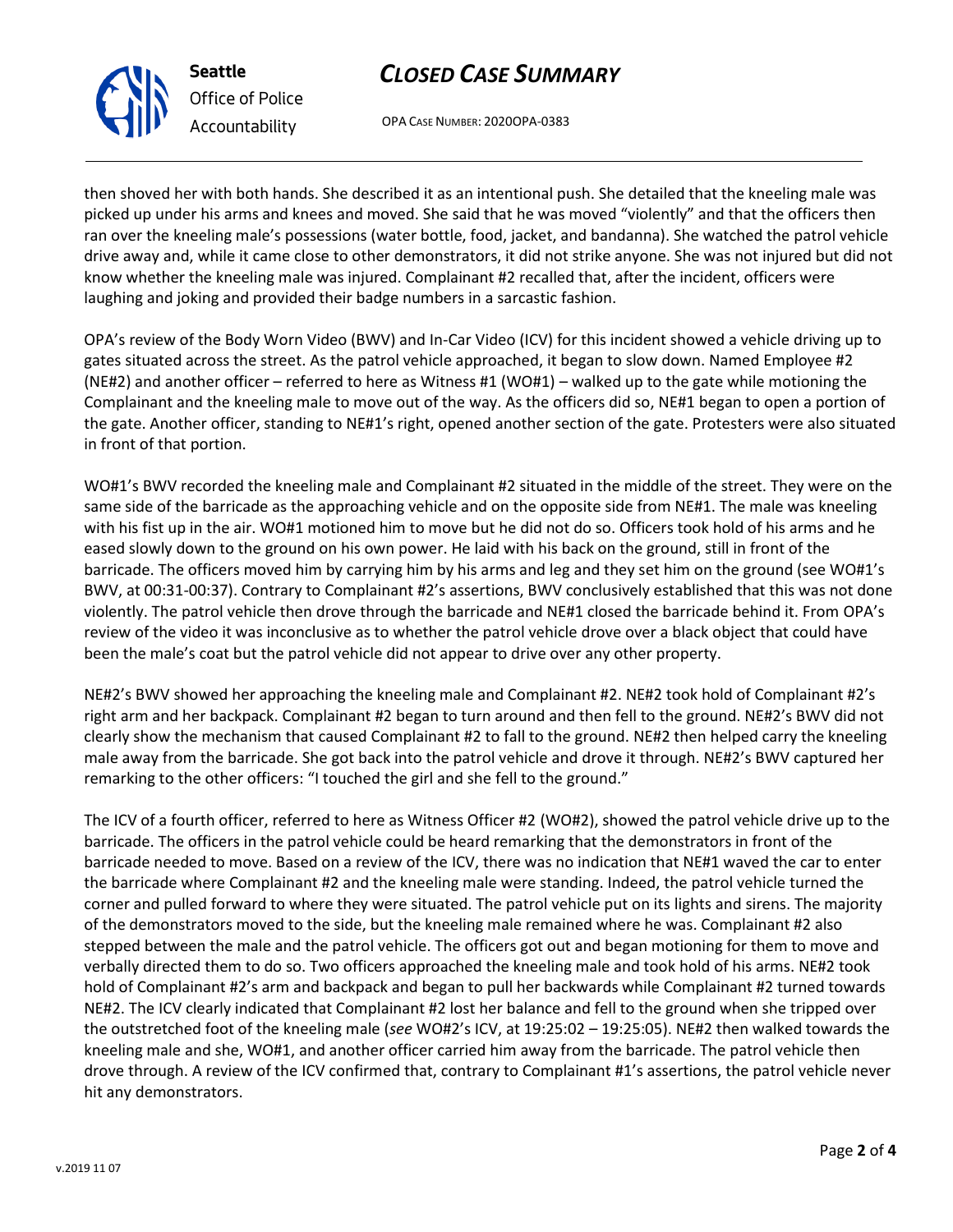v.2019 11 07

# *CLOSED CASE SUMMARY*

OPA CASE NUMBER: 2020OPA-0383

NE#1's BWV began after the incident occurred. It showed that he was stationed on the other side of the barricade from the demonstrators. The demonstrators were in the street, lining the barricade. The BWV showed a patrol vehicle drive up and be let through the middle of the barricade by officers. The demonstrators moved out of the way and the barricade was opened and the patrol vehicle drove through. Approximately 17 minutes later, a fire engine and an ambulance arrived at the barricade with lights and sirens on. The officers again moved to open multiple barricades. At that time, all of the demonstrators moved out of the way except for the kneeling male, who again kneeled in the middle of the street with his fist up. Complainant #1, Complainant #2, and another individual tried to convince the kneeling male to move. He did not do so. NE#1 and Complainant #1 tried to physically move the kneeling male, but they were unable to do so. The emergency vehicles ultimately went around him. Shortly thereafter, another patrol vehicle drove through. The kneeling male remained in the street with his fist up.

OPA's review of NE#1's BWV indicated that he did engage in a prolonged back and forth with some of the demonstrators. This included sarcastic comments and other statements that did not seem to serve any law enforcement purpose. Given that OPA did not identify any profanity used as an insult or any derogatory language directed by NE#1 towards demonstrators, OPA referred the potential issues concerning his professionalism to his supervisor to be addressed through counseling and retraining. Similarly, OPA identified that WO#1 said, while in the patrol vehicle and driving away from the barricade, "he's lucky he's not going to fucking jail." Given that this comment was made outside of the presence of community members and the fact the profanity was not directed as an insult towards the kneeling male, this was also returned to the chain of command for counseling and retraining. As such, neither incidence of potential unprofessionalism is discussed herein.

### **ANALYSIS AND CONCLUSIONS:**

### **Named Employee #1 - Allegation #1**  *5.001 - Standards and Duties 6. Employees May Use Discretion*

Both Complainants asserted that it was an abuse of discretion for NE#1 to motion the patrol vehicle through the portion of the barricade near where the kneeling male was situated.

As indicated in SPD Policy 5.001-POL-6, "[e]mployees are authorized and expected to use discretion in a reasonable manner consistent with the mission of the department and duties of their office and assignment." This policy further states that "[t]he scope of discretion is proportional to the severity of the crime or public safety issue being addressed." (SPD Policy 5.001-POL-6.)

Both the BWV and the ICV established that NE#1 did not affirmatively wave the patrol vehicle through that specific location. Instead, the patrol vehicle turned the corner and pulled directly behind the kneeling male. The patrol vehicle put on its emergency lights and siren and officers exited and directed the kneeling male and Complainant #2 – who had stepped in front of him – to move out of the way so that the vehicle could drive through. As this was a public street, the officers had the legal right to remove the demonstrators out of their way so that they could drive through.

Complainant #2 and the kneeling male had the option of moving or remaining where they were. With that decision came the possibility that they could be forcibly removed from that location and/or arrested for obstruction because of non-compliance with lawful orders from police. Complainant #2 opined that, had she and the kneeling male been given sufficient time to move, they would have done so. OPA deems this unlikely given its review of the video.



**Seattle**

*Office of Police Accountability*